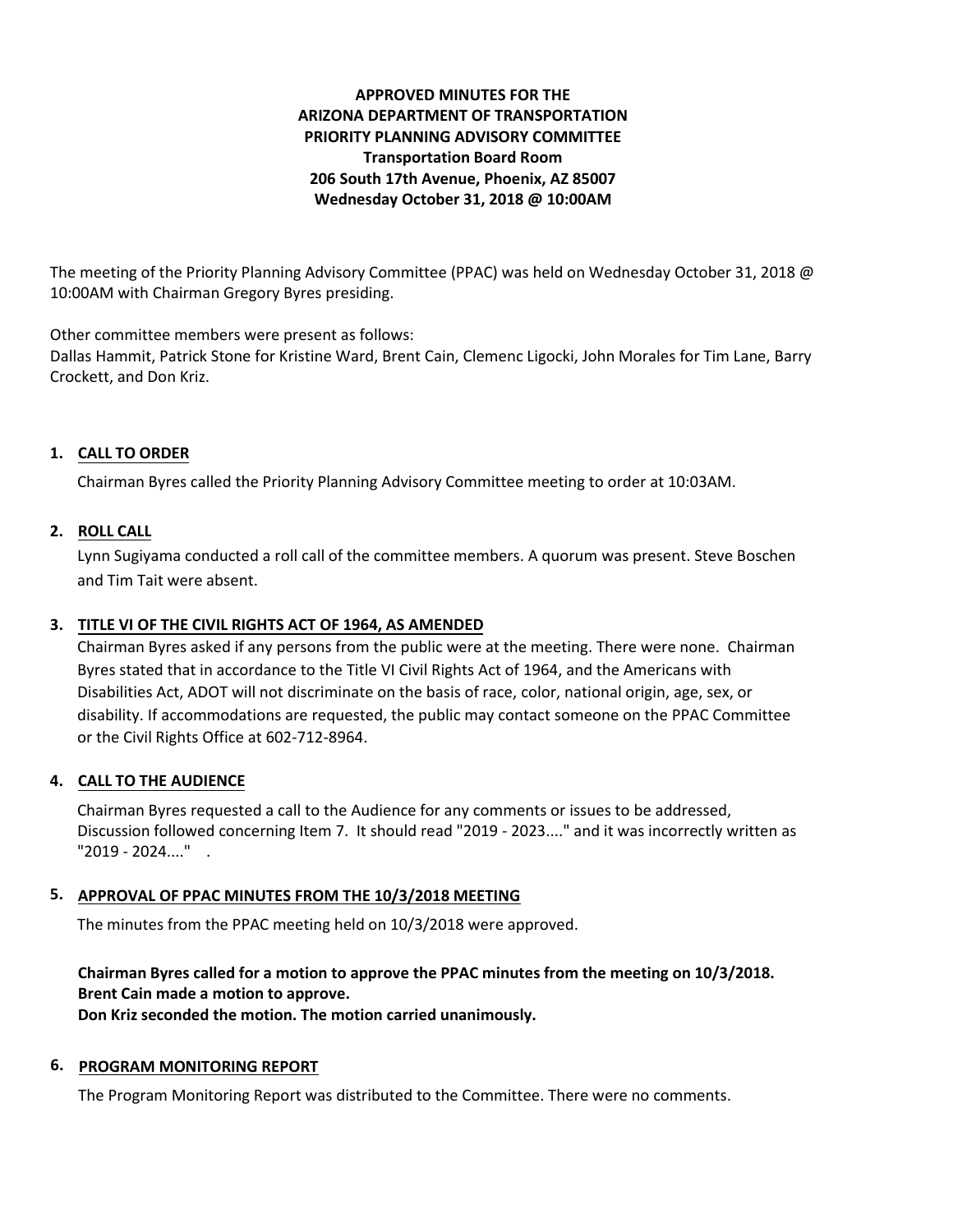**7. FY 2019-2023 Airport Development Program – Requested Discussion and Possible Action Modifications**

| $7-1.$ | AIRPORT NAME:               | Phoenix Goodyear Airport                       | Page        |
|--------|-----------------------------|------------------------------------------------|-------------|
|        | SPONSOR:                    | City of Phoenix                                |             |
|        | AIRPORT CATEGORY:           | Reliever                                       |             |
|        | SCHEDULE:                   | FY 2019-2023                                   |             |
|        | PROJECT#:                   | E9M1P                                          |             |
|        | PROGRAM AMOUNT:             | New Project                                    |             |
|        | <b>PROJECT MANAGER:</b>     | Lisa Yahraus                                   |             |
|        | <b>PROJECT DESCRIPTION:</b> | Reconstruction and strengthening of Taxiway A. |             |
|        | <b>REQUESTED ACTION:</b>    | <b>Recommend STB Approval</b>                  |             |
|        | <b>FUNDING SOURCES:</b>     | <b>FAA</b>                                     | \$6,168,600 |
|        |                             | <b>Sponsor</b>                                 | \$302,807   |
|        |                             | <b>State</b>                                   | \$302,808   |
|        |                             | <b>Total Program</b>                           | \$6,774,215 |

7-2. AIRPORT NAME: Glendale Municipal Airport Page SPONSOR: City of Glendale AIRPORT CATEGORY: Reliever SCHEDULE: FY 2019-2023 PROJECT #: E9M1T PROGRAM AMOUNT: New Project PROJECT MANAGER: Lisa Yahraus PROJECT DESCRIPTION: Land acquisition for RPZ (Conair) involving approximately 40 acres. REQUESTED ACTION: Recommend STB Approval FUNDING SOURCES: **FAA** \$ 1,561,842 **Sponsor**  $\frac{1}{2}$  76,669 **State**  $$76,668$ *Total Program* \$ 1,715,179

**Items 7-1 and 7-2 was presented by: Lisa Yahraus Chairman called for a motion to approve Items 7-1 and 7-2 Patrick Stone made the motion to approve. Don Kriz seconded the motion. Motion carried unanimously**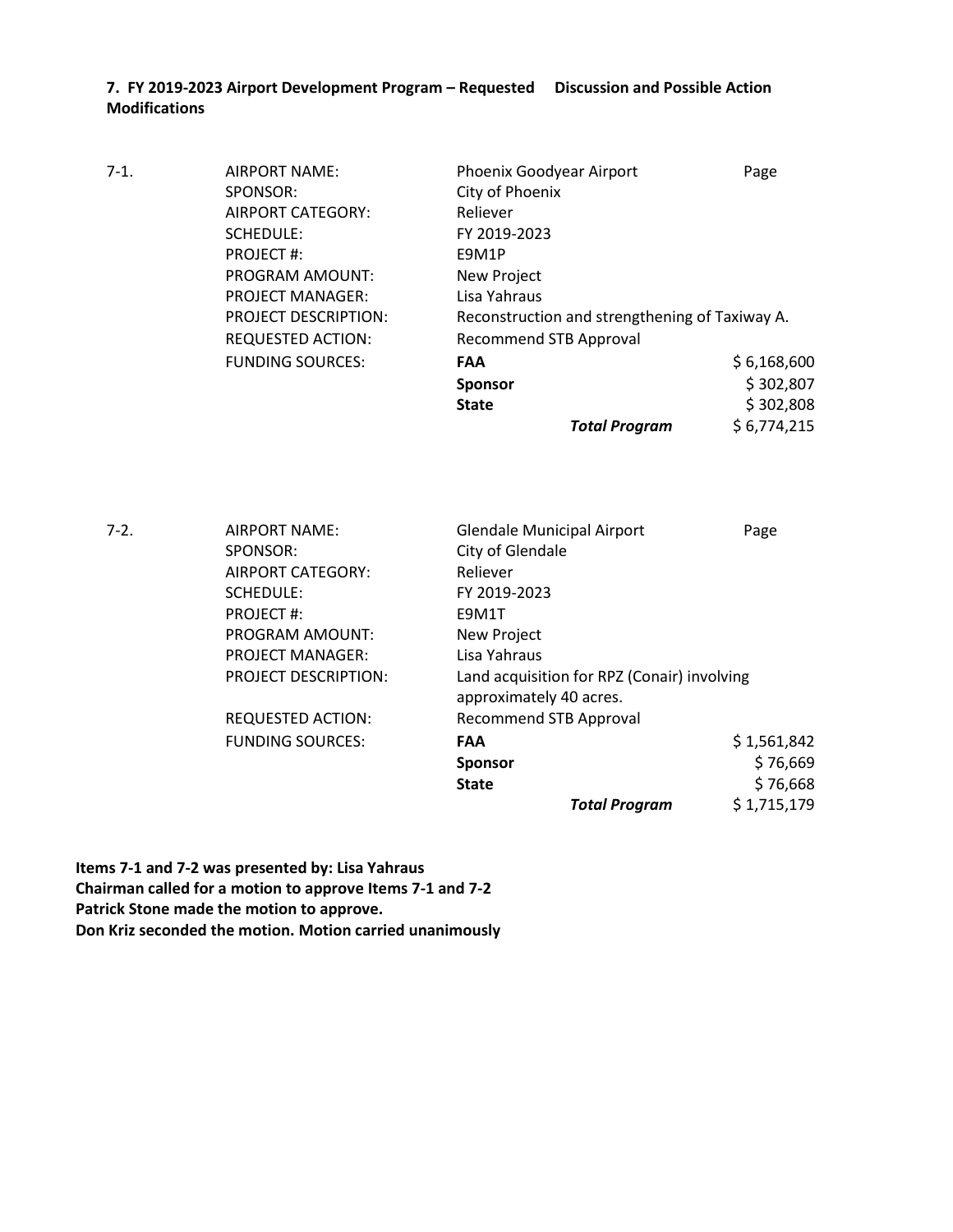## **8. 2019-2023 TRANSPORTATION FACILITIES CONSTRUCTION: DISCUSSION AND POSSIBLE ACTION ON PROGRAM & PROJECT MODIFICATIONS**

| 8-1 | Route & MP:                | $1-17$ @ MP 229.0                      |
|-----|----------------------------|----------------------------------------|
|     | <b>Project Name:</b>       | <b>ANTHEM WAY TI - CORDES JUNCTION</b> |
|     | Type of Work:              | <b>STUDY</b>                           |
|     | County:                    | Yavapai                                |
|     | District:                  | Central                                |
|     | Schedule:                  |                                        |
|     | Project:                   | H680001L TIP#: 100832                  |
|     | <b>Project Manager:</b>    | <b>Asadul Karim</b>                    |
|     | <b>Program Amount:</b>     | \$4,729,000                            |
|     | <b>New Program Amount:</b> | \$5,016,000                            |
|     | <b>Requested Action:</b>   | <b>Increase budget</b>                 |

**Item 8-1 was presented by: Asadul Karim**

**Chairman called for a motion to approve Item 8-1.**

**Dallas Hammit made the motion to approve.**

**Barry Crockett seconded the motion. Motion carried unanimously** 

**Discussion followed after the meeting. This project is state funded and does not need approval by the MAG Regional Council or the MAG Regional Council Executive Committee.** 

| $8 - 2$ | Route & MP:                | US 60 @ MP 335.8                                                  |
|---------|----------------------------|-------------------------------------------------------------------|
|         | <b>Project Name:</b>       | FH 300 APACHE-SITGREAVES - SR-61                                  |
|         | Type of Work:              | <b>PAVEMENT REHABILITATION</b>                                    |
|         | County:                    | Navajo                                                            |
|         | District:                  | <b>Northcentral</b>                                               |
|         | Schedule:                  | <b>FY 2019</b>                                                    |
|         | Project:                   | F016801D TIP#: 9119                                               |
|         | <b>Project Manager:</b>    | <b>Kirstin Huston</b>                                             |
|         | <b>Program Amount:</b>     | \$320,000                                                         |
|         | <b>New Program Amount:</b> | \$320,000                                                         |
|         | <b>Requested Action:</b>   | Change project scope. Change project name. Change project limits. |
|         |                            |                                                                   |

**Item 7-2 was presented by: Kirstin Huston Chairman called for a motion to approve Item 8-2. Patrick Stone made the motion to approve. Barry Crockett seconded the motion. Motion carried unanimously**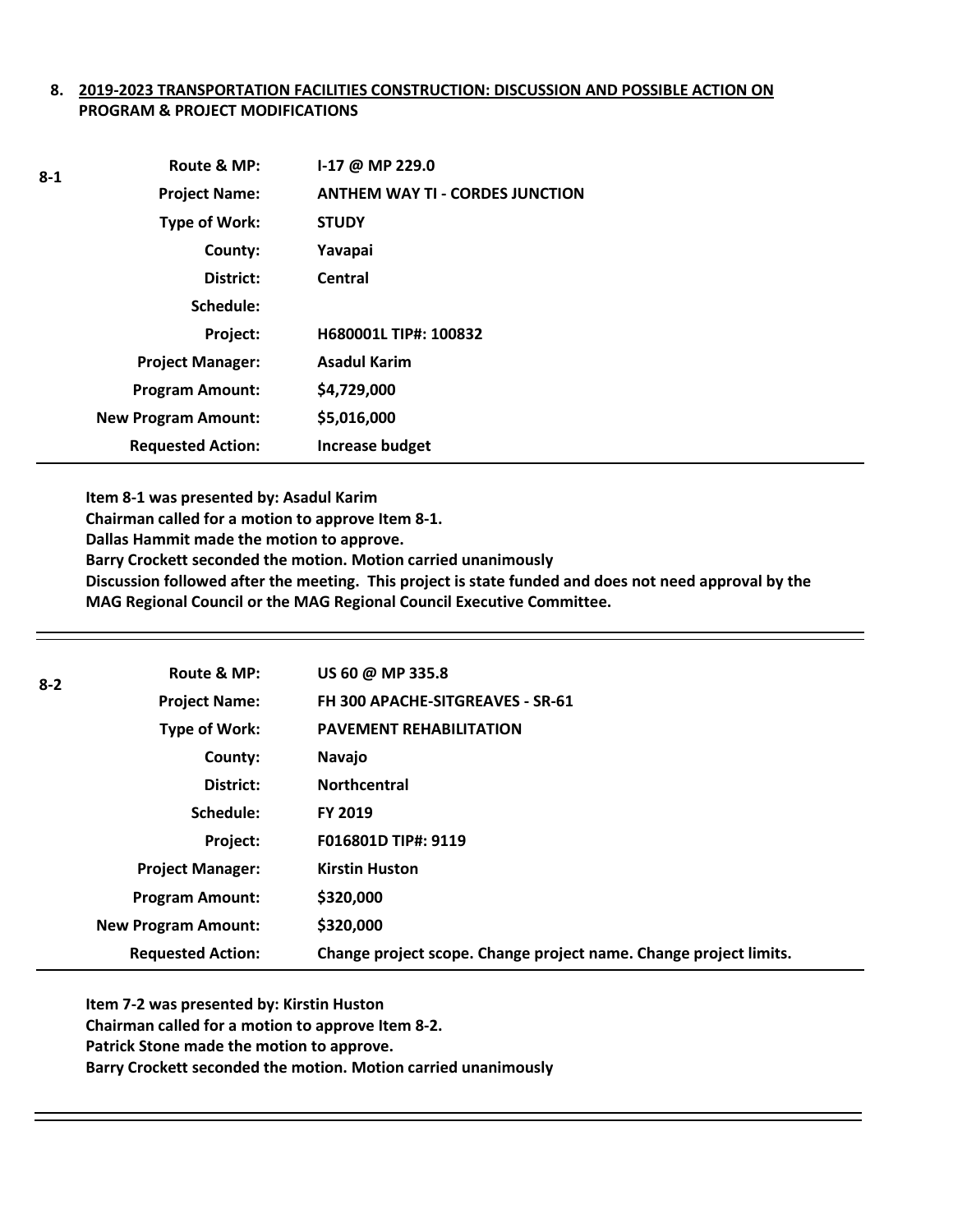| $8 - 3$ | Route & MP:                | I-40 @ MP 191.0                        |
|---------|----------------------------|----------------------------------------|
|         | <b>Project Name:</b>       | W FLAGSTAFF TI OP, EB #1128 & WB #1129 |
|         | <b>Type of Work:</b>       | <b>CONSTRUCT BRIDGE REPLACEMENT</b>    |
|         | County:                    | Coconino                               |
|         | District:                  | <b>Northcentral</b>                    |
|         | Schedule:                  | FY 2019                                |
|         | Project:                   | H877701C TIP#: 55214                   |
|         | <b>Project Manager:</b>    | <b>Trent Kelso</b>                     |
|         | <b>Program Amount:</b>     | \$7,000,000                            |
|         | <b>New Program Amount:</b> | \$0                                    |
|         | <b>Requested Action:</b>   | Defer project to FY20.                 |

**Item 7-3 was presented by: Trent Kelso Chairman called for a motion to approve item 8-3. Dallas Hammit made the motion to approve. Patrick Stone seconded the motion. Motion carried unanimously**